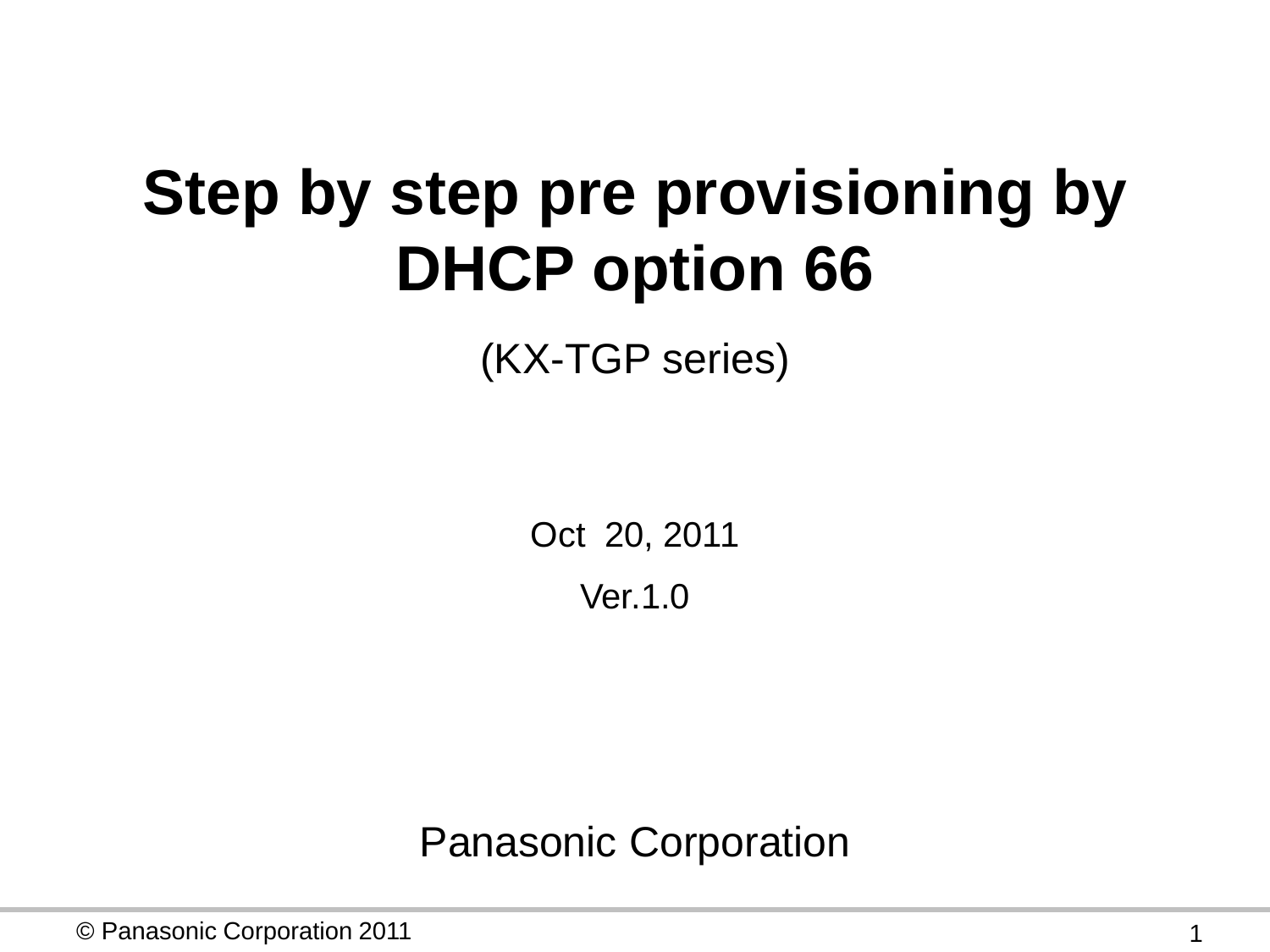#### **Abstract about this document**

This document describes about step by step procedure of pre provisioning.

Please refer for administrator guide for detailed.

#### **Revision history**

| Date         | Version  | Revision               | <b>Firmware version</b> |
|--------------|----------|------------------------|-------------------------|
| Oct 20, 2011 | Ver. 1.0 | <b>Initial Release</b> | All versions            |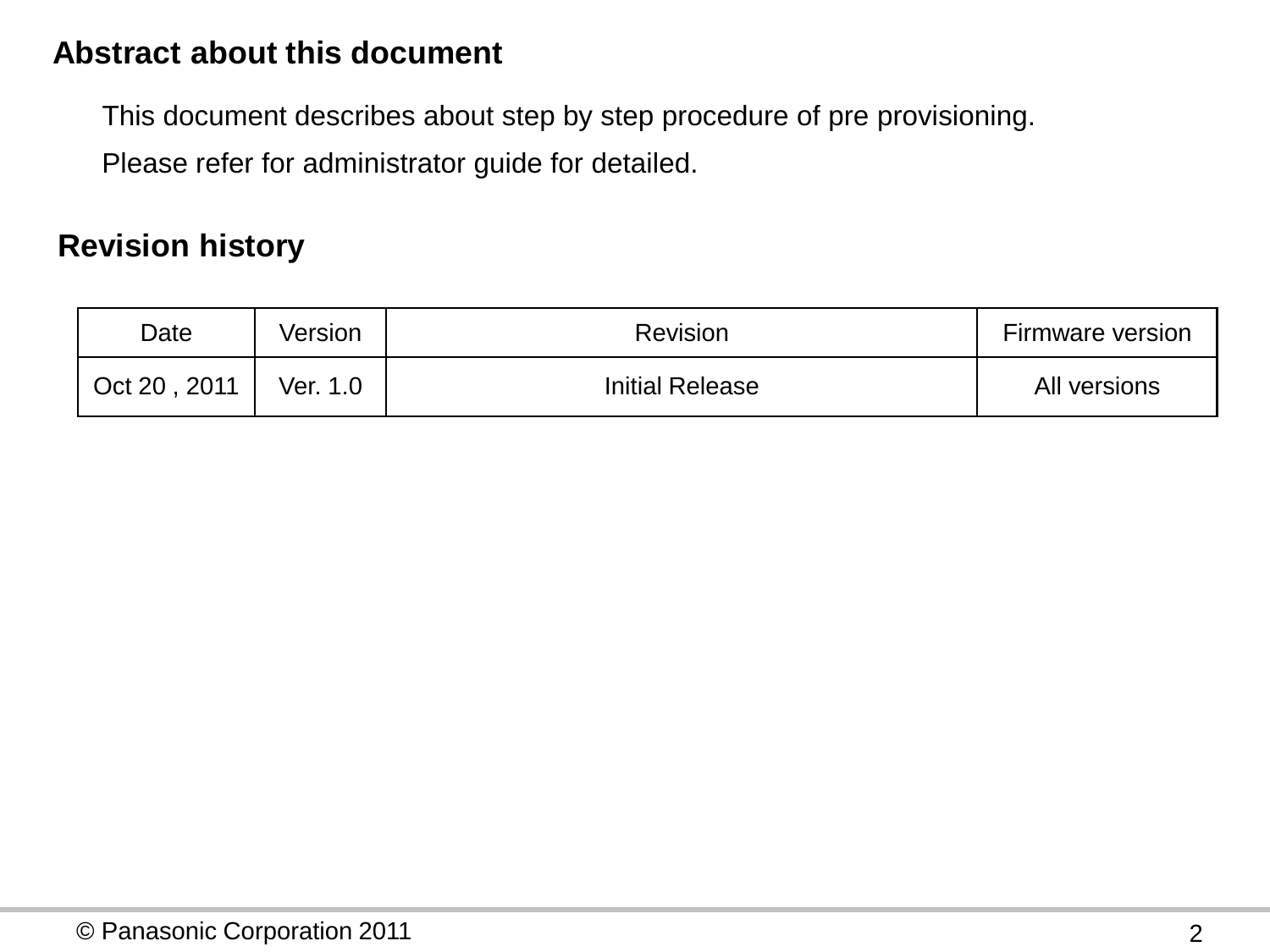# **Step by Step with Pre Provisioning by DHCP option 66 and Provisioning by one encryption key.**

This example step indicate with one configuration file (standard).

Step1 : Please set DHCP option 66 to your DHCP server as specifying TFTP server address(/path) (only server address(/path) is required. According to the router, it is necessary to enter server address in Ascii mode.).

Step2 : Please prepare configuration file for Pre Provisioning into your TFTP server with file name as {MODEL}.cfg and in this file.

Step3 : Please prepare configuration file And put file into file server for provisioning.

Step4 : Please connect phone to network and then provisioning process will be done automatically. If not succeeded, please initiate factory reset and try again.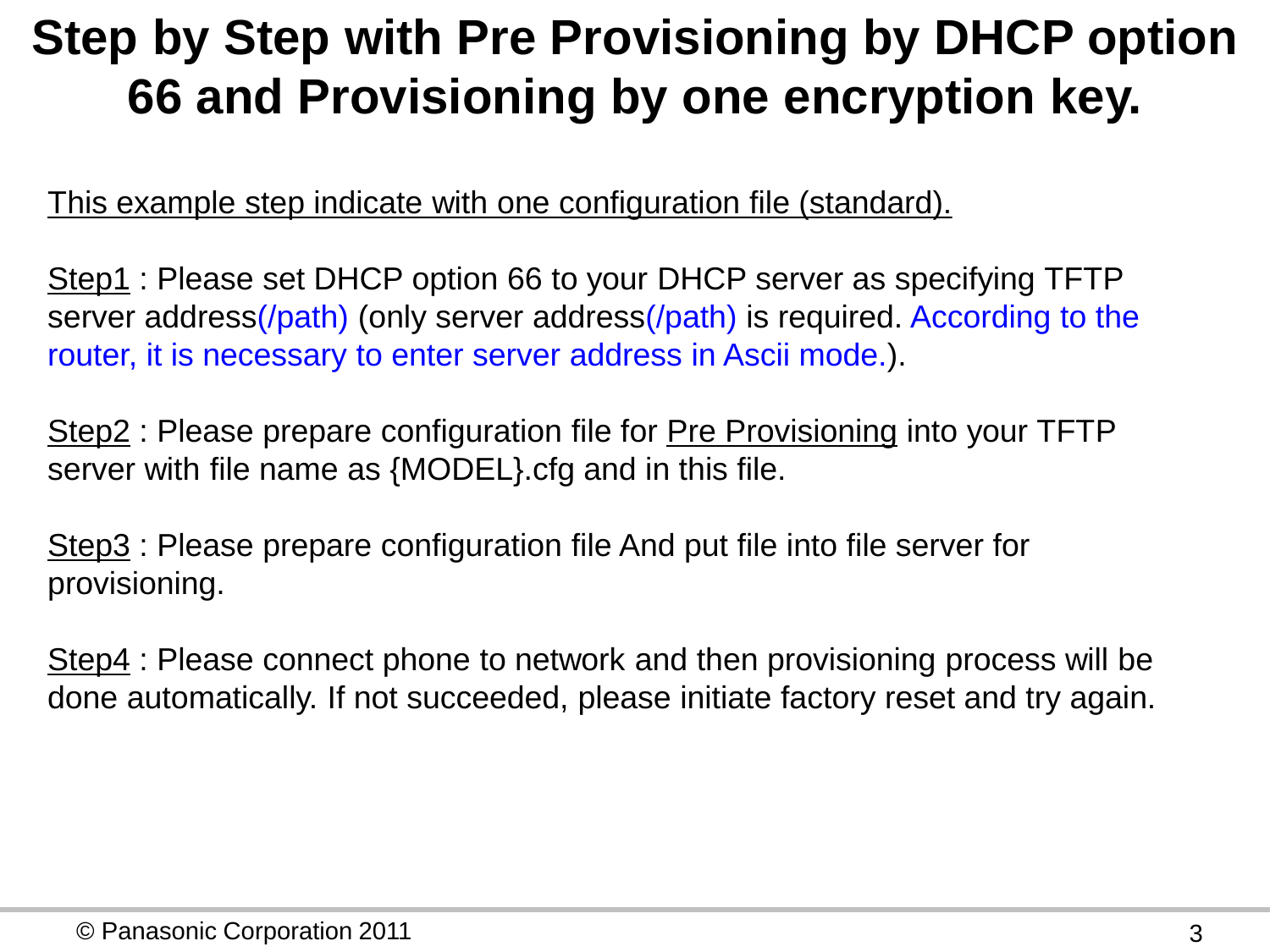# **Step 1 : Prepare DHCP server for Option 66.**

Please set DHCP Server option 66 as specifying tftp server address for pre provisioning.

> Example 1: "192.168.0.10" Example 2: "192.168.0.10/file" Example 3: "example.com/file"

Note :

Setting procedure of DHCP option 66 is varied depend on each DHCP server. Please just specify address with FQDN or IP address without file name. File name is automatically specified by phone by using model name.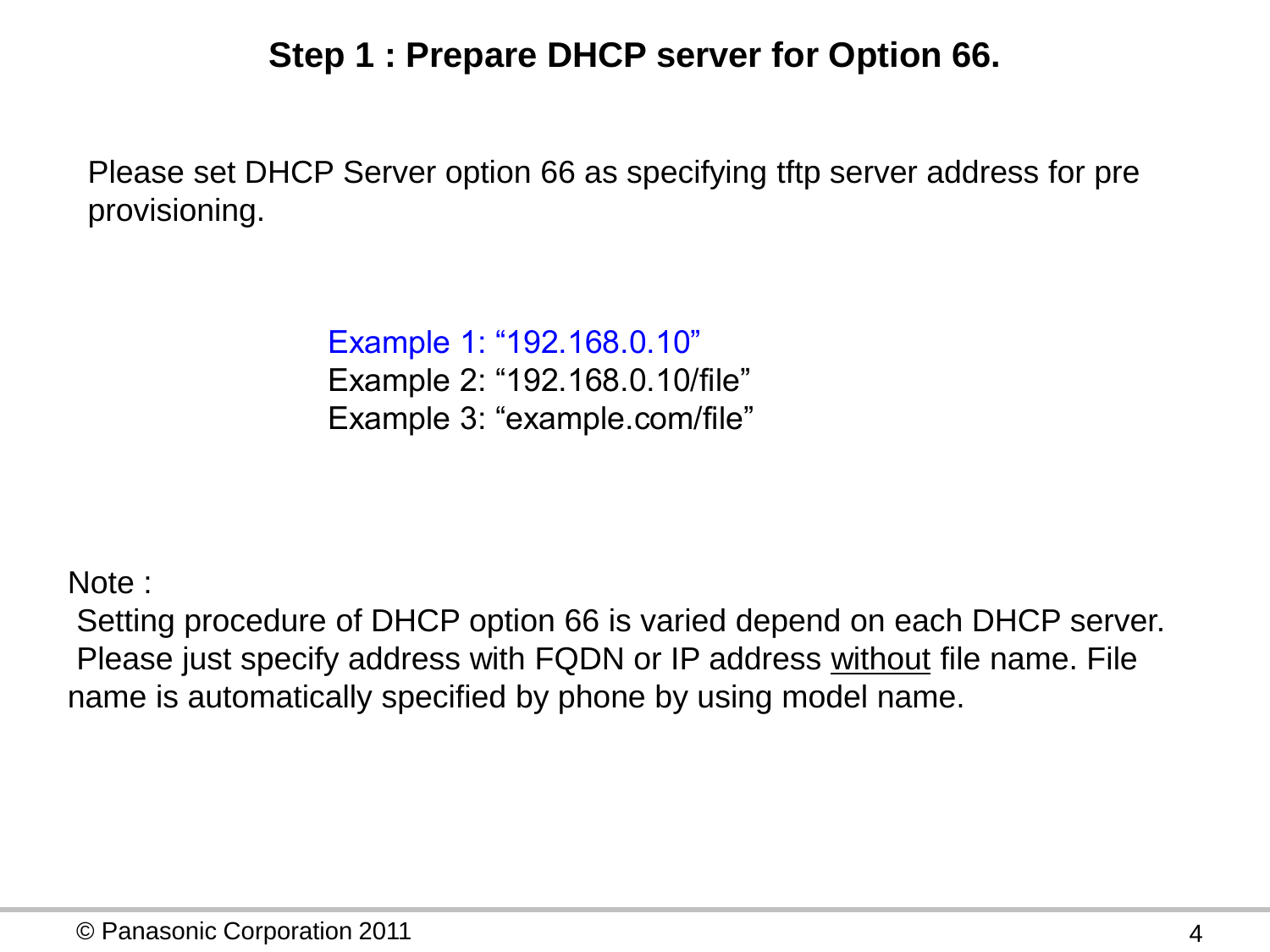# **Step 2 : Prepare configuration file for Pre Provisioning.**

Please Prepare Configuration File for Pre Provisioning and put into TFTP server. So that phone get this file and understand where should go for provisioning.

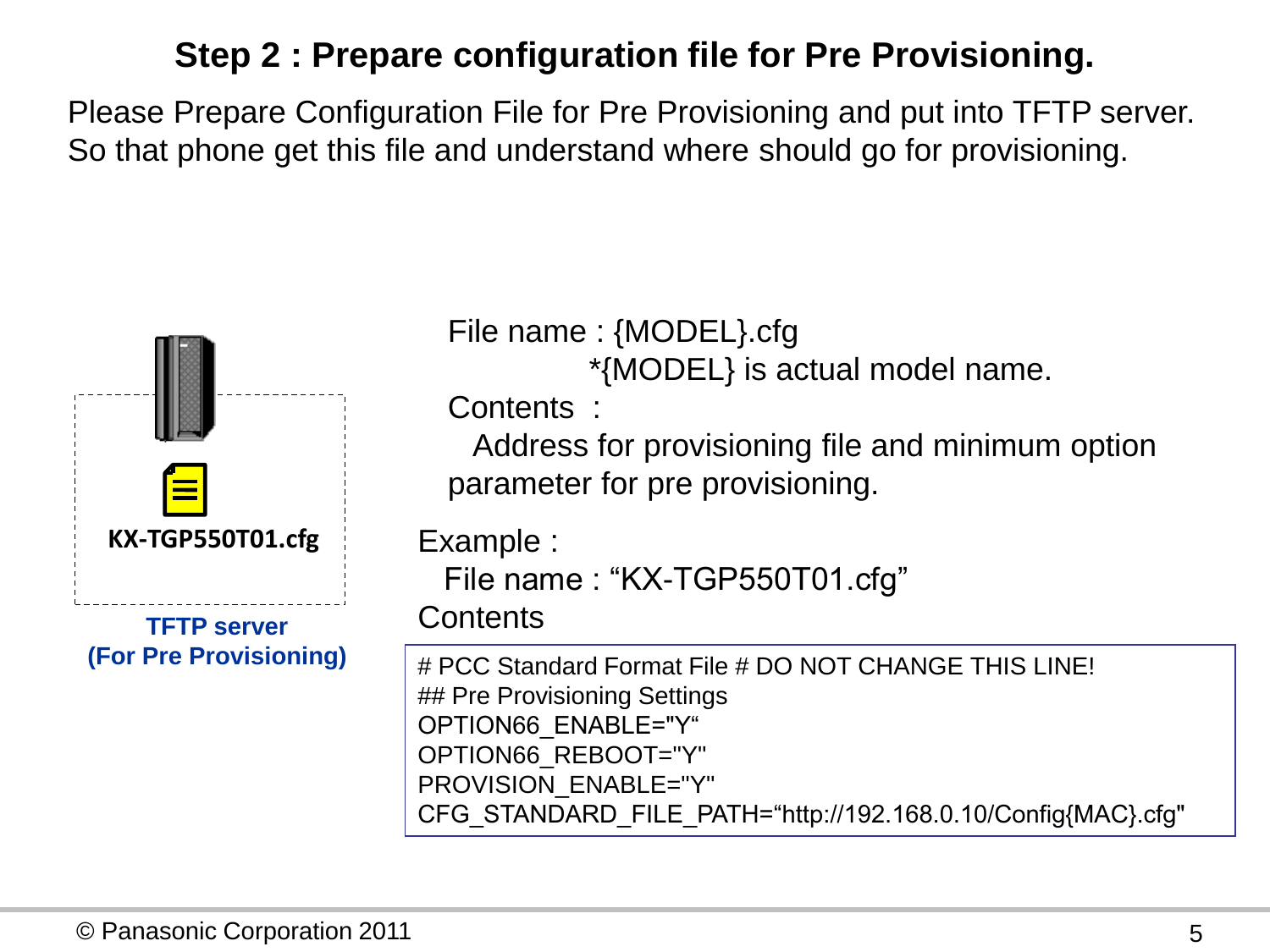#### Prepare configuration file (example).

# PCC Standard Format File # DO NOT CHANGE THIS LINE! # This is a simplified sample configuration file. ############################################################ # Configuration Setting # ############################################################ # URL of this configuration file CFG\_STANDARD\_FILE\_PATH="tftp://192.168.0.10/Config{MAC}.e1c" ############################################################ # SIP Settings # # Suffix " 1" indicates this parameter is for "line 1". # ############################################################ # IP Address or FQDN of SIP registrar server, proxy server SIP\_RGSTR\_ADDR\_1="registrar.example.com" SIP\_PRXY\_ADDR\_1="proxy.example.com" # IP Address or FQDN of SIP presence server SIP\_PRSNC\_ADDR\_1="presenceserver.example.com" # Enables DNS SRV lookup SIP\_DNSSRV\_ENA\_1="Y" # ID, password for SIP authentication SIP\_AUTHID\_1="SIP\_User" SIP\_PASS\_1="SIP\_Password"

…. Continue….